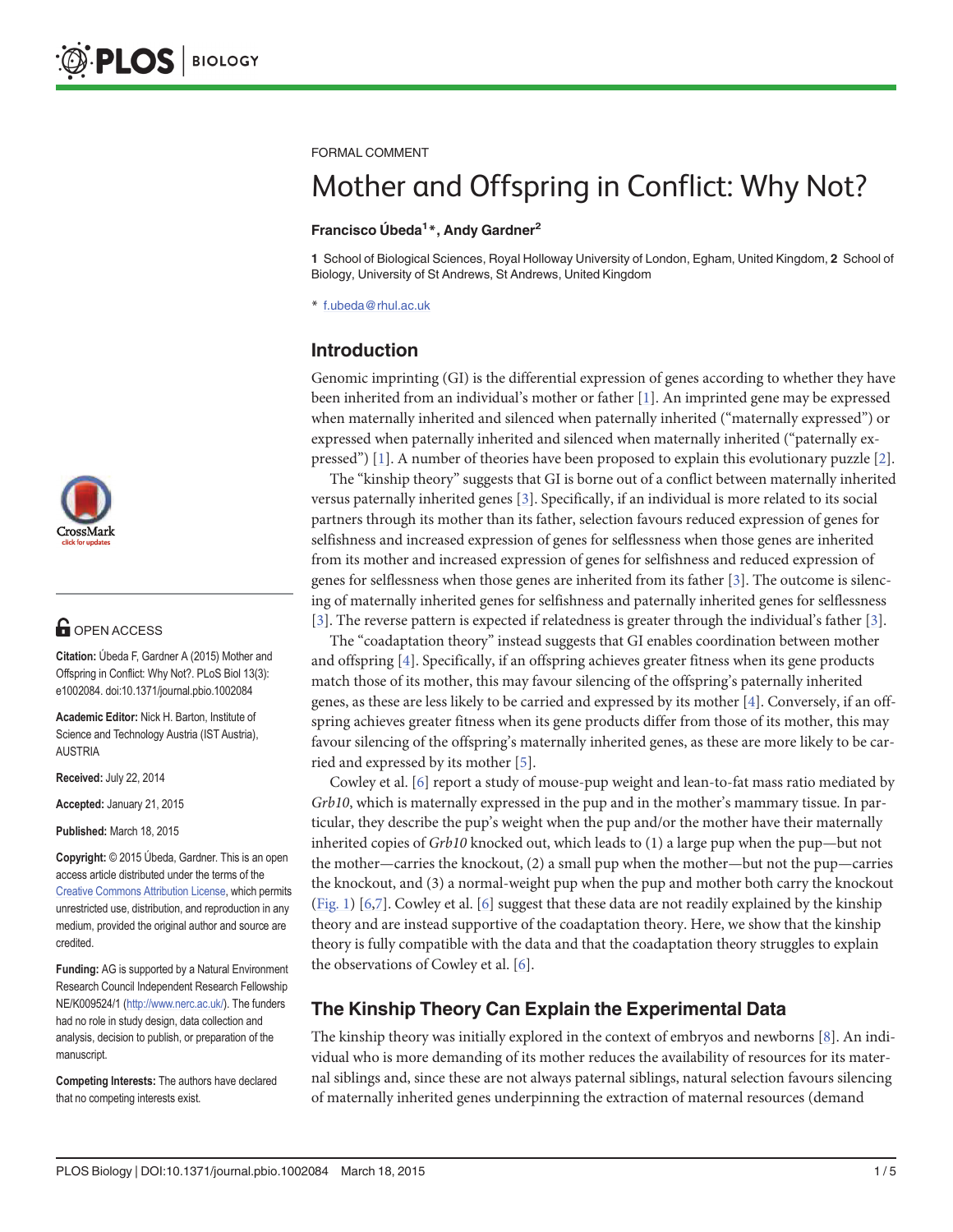<span id="page-1-0"></span>

[Fig 1. E](#page-0-0)xperimental results and theoretical predictions. Red and blue colourings correspond to genes of maternal and paternal origin, respectively. Orange and brown colourings correspond to genes expressed in the pup and the mother, respectively. Gray colouring corresponds to genes contributing to the phenotype but not considered in the current experiment. Arrowed and crossed-out rectangles correspond to expressed and silenced genes, respectively. All possible pairings between the wild type Grb10 and the loss-of-function mutant Grb10KO in the pup and mother are presented in a  $2 \times 2$  matrix. In each cell, we indicate (i) the experimental result in white over grey background and (ii) the theoretical prediction in black. The amount of milk a pup obtains results from a tension between offspring demand and maternal supply. Eliminating genes that maintain this tension (by rendering them nonfunctional) alters the amount of milk the pup obtains. (A) If the mother is more related to the recipients of allo-maternal care through her father, then in the pup, demand-inhibitor (DI) genes should be paternally silenced and demand-enhancer (DE) genes should be maternally silenced; in the mother, supply-inhibitor (SI) genes should be maternally silenced and supply-enhancer (SE) genes should be paternally silenced; and so, as Grb10 is maternally expressed in pup and mother, this gene is predicted to be a DI in the pup and a SE in the mother, and the corresponding predicted 2 × 2 matrix of pup weights exactly matches that observed in the experiment. (B) If the mother is more related to the recipients of allo-maternal care through her mother, then in the pup, DI genes should be paternally silenced and DE genes should be maternally silenced; in the mother, SI genes should be paternally silenced and SE genes should be maternally silenced; and so, as Grb10 is maternally expressed in pup and mother, this gene is predicted to be a DI in the pup and a SI in the mother, and the corresponding predicted 2 × 2 matrix of pup weights only partially matches that observed in the experiment. Accordingly, the kinship theory suggests that, in the natural setting in which GI has evolved, the mother is more related to the recipients of her allo-maternal care through her father than through her mother.

doi:10.1371/journal.pbio.1002084.g001

enhancers) and silencing of paternally inherited genes underpinning the preservation of maternal resources (demand inhibitors)  $[9-10]$  $[9-10]$  $[9-10]$ . Accordingly, the kinship theory readily explains why Grb10 is imprinted in the pup: it is more related to its maternal siblings through its mother than through its father. The predicted direction of imprint depends on Grb10's function when expressed in pups: it is predicted to be paternally expressed if it is a milk-demand enhancer, and maternally expressed if it is a milk-demand inhibitor  $(Fig. 1)$   $[9-10]$  $[9-10]$  $[9-10]$ .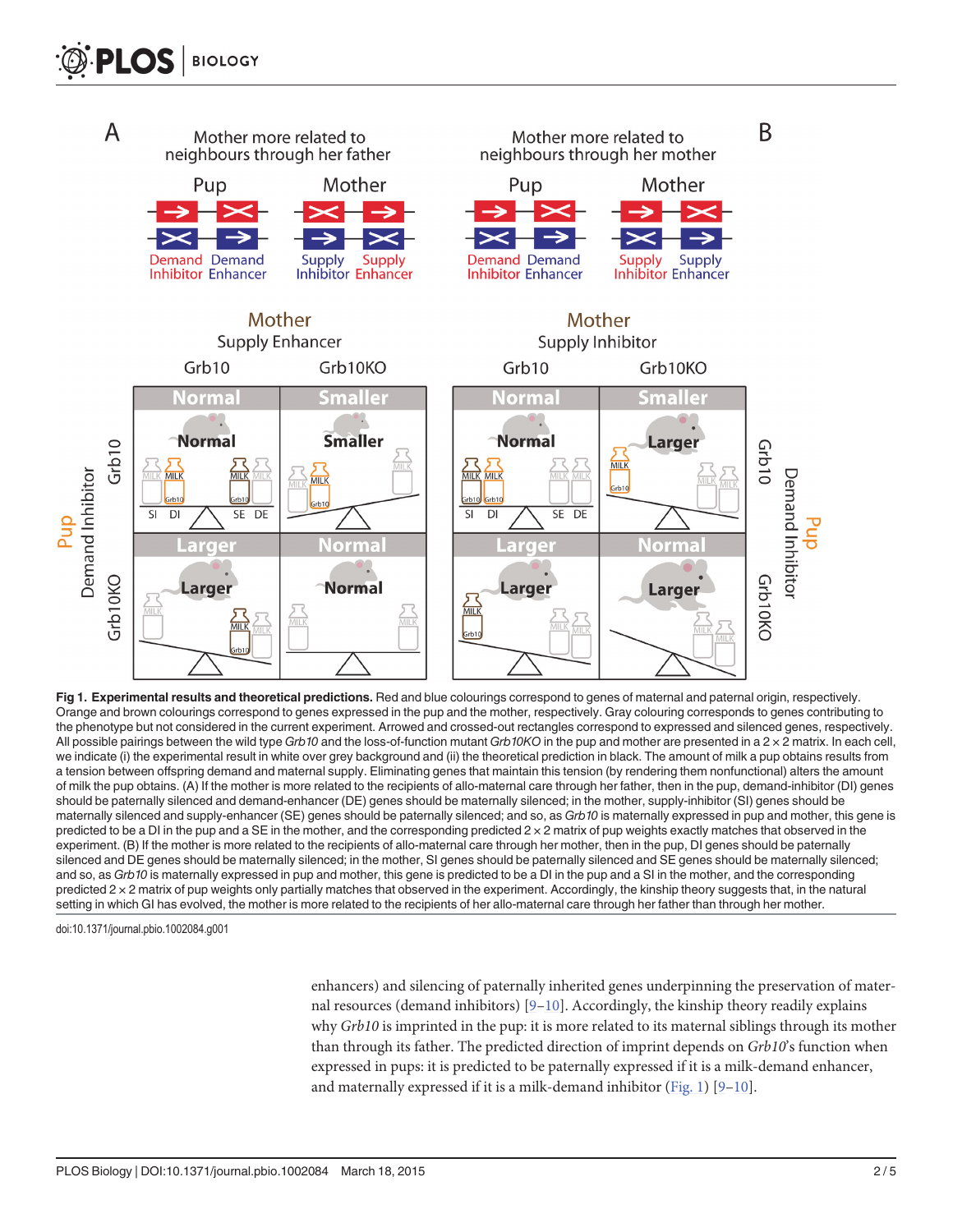<span id="page-2-0"></span>Moreover, the kinship theory also explains GI in mothers, in relation to the tradeoff between maternal care of their own pup versus allo-maternal care of other females' pups (contra Cowley et al. [\[6\]](#page-3-0)) [\[11](#page-3-0)–[13\]](#page-3-0). If a mother is more related to the recipients of her allo-maternal care through her father than through her mother, natural selection favours silencing of genes promoting maternal care (supply enhancers) when paternally inherited and genes promoting allomaternal care (supply inhibitors) when maternally inherited  $[11-13]$  $[11-13]$  $[11-13]$  $[11-13]$ . And the reverse pattern is expected if she is more related to them through her mother than her father  $[11-13]$  $[11-13]$  $[11-13]$ . Accordingly, the kinship theory readily explains why  $Grb10$  is imprinted in mouse mothers. The predicted direction of imprint depends on Grb10's function when expressed in the mother: a milksupply enhancer will be maternally expressed when relatedness is greater through her father but paternally expressed when relatedness is greater through her mother, and the reverse will be true for a milk-supply inhibitor [\(Fig. 1\)](#page-1-0).

Finally, the kinship theory makes specific predictions about the phenotypes resulting from the interaction of mutant mothers and pups (contra Cowley et al. [[6](#page-3-0)]). Given that it is maternally expressed, Grb10 is a supply enhancer if the mother is more related to the recipients of her allo-maternal care through her father, and a supply inhibitor if she is more related to them through her mother. In the first scenario, this leads to a predicted  $2 \times 2$  matrix of pup weights that exactly matches that observed by Cowley et al. [\(Fig. 1](#page-1-0), panel A) [\[6\]](#page-3-0). In the second scenario, a different 2  $\times$  2 matrix is obtained ([Fig. 1.](#page-1-0) panel B). Accordingly, the kinship theory narrows the set of all possible  $2 \times 2$  matrices to two very specific alternatives, one of which perfectly matches the experimental data. And it yields a further testable prediction: that a mouse mother is generally more related to the recipients of her allo-maternal care through her father than through her mother.

### The Coadaptation Theory Struggles to Explain the Experimental Data

The coadaptation theory predicts GI in offspring. Specifically, it predicts maternal expression if matching of gene products increases offspring fitness [\[4\]](#page-3-0), and it predicts paternal expression if matching of gene products decreases offspring fitness [[5](#page-3-0)]. The observed maternal expression of Grb10 in mouse pups is consistent with the former rather than the latter scenario.

However, the coadaptation theory does not predict GI in adults and struggles to explain the observed imprinting of Grb10 in mouse mothers. This is because the mother's maternally inherited and paternally inherited copies of Grb10 are equally likely to be carried and expressed in the offspring, so the silencing of either copy would not promote a match. Cowley et al. [[6](#page-3-0)] suggest that imprinting in mouse mothers may be nonadaptive and merely represents the imprinting of pups lingering into adulthood.

Moreover, Cowley et al.'s  $[6]$  $[6]$  pup-weight data do not clearly support the coadaptation theory. First of all, the complementarity of gene functions between mother and pup is a feature of both cooperative and conflicted interactions (as shown above), and thus such complementarity per se does not support the coadaptation theory. Secondly, the coadaptation theory requires that pups gain fitness by matching their gene products with those of their mothers [[4\]](#page-3-0), and, for this to be consistent with the observed data, larger pups would need to be less fit than average-sized pups. Cowley et al. [[6](#page-3-0)] have not shown this, and, indeed, it may be more likely that pup fitness increases with pup weight  $[14-15]$  $[14-15]$  $[14-15]$  $[14-15]$ , at least within the normal range of allelic variation within which coadaptation-mediated GI has allegedly evolved.

### **Conclusions**

Cowley et al.  $[6]$  $[6]$  have suggested that their data are supportive of the coadaptation theory and do not support the kinship theory. Here, we have suggested that the exact opposite is true.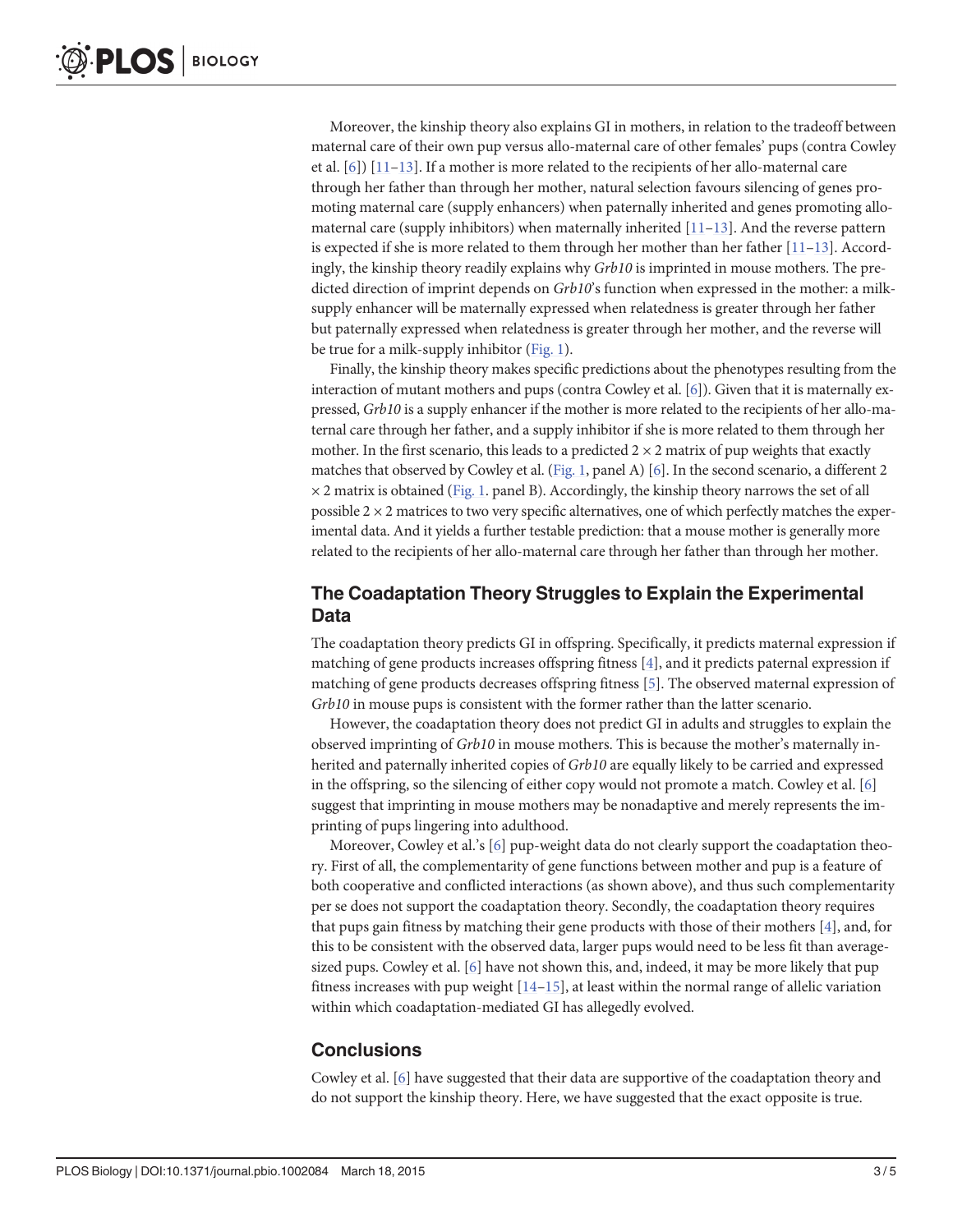<span id="page-3-0"></span>Whilst the kinship theory explains imprinting of  $Grb10$  in pups and mothers  $[11-13,16]$  $[11-13,16]$  $[11-13,16]$ , the coadaptation theory can only explain imprinting in the pups. And whilst the kinship theory makes direct predictions about pup weight that are supported by the data if the population structure results in greater relatedness through the father, the coadaptation theory instead makes predictions about pup fitness that are not supported by the data.

This disagreement stems, in part, from a conceptual misunderstanding about the adaptive agents involved in this evolutionary conflict. Cowley et al. [6] describe the conflict as occurring between mother and father and hence are unable to see how the kinship theory could explain imprinting in the mother's mammary tissue, as this contains only the mother's genes. However, the conflict is really occurring between maternally inherited and paternally inherited genes, and, as an individual's mammary tissue contains genes inherited from her father as well as her mother, it too represents a battleground for intragenomic conflict.

#### Acknowledgments

We thank D. Haig, A. R. Isles, M. M. Patten, A. Pomiankowski, D. N. Tran, and J. F. Wilkins for helpful comments, and E. de Torres for her time.

#### Author Contributions

Conceived and designed the experiments: FU AG. Performed the experiments: FU AG. Analyzed the data: FU AG. Contributed reagents/materials/analysis tools: FU AG. Wrote the paper: FU AG.

#### **References**

- [1.](#page-0-0) Reik W, Walter J. (2001) Genomic imprinting: parental influence on the genome. Nat. Rev. 2:21–32
- [2.](#page-0-0) Spencer HG, Clark AG. (2014) Non-conflict theories for the evolution of genomic imprinting. Heredity 113: 112–118 doi: [10.1038/hdy.2013.129](http://dx.doi.org/10.1038/hdy.2013.129) PMID: [24398886](http://www.ncbi.nlm.nih.gov/pubmed/24398886)
- [3.](#page-0-0) Haig D. (1997) Parental antagonism, relatedness asymmetries, and genomic imprinting. Proc. R. Soc. Lond. B 264: 1657–1662 PMID: [9404029](http://www.ncbi.nlm.nih.gov/pubmed/9404029)
- [4.](#page-0-0) Wolf JB, Hager R. (2006) A maternal-offspring coadaptation theory for the evolution of genomic imprinting. PLoS Biol 4:e380. doi: [10.1371/journal.pbio.0040380](http://dx.doi.org/10.1371/journal.pbio.0040380)
- [5.](#page-0-0) Patten MM, Ross L, Curley JP, Queller DC, Bonduriansky R, Wolf JB. (2014) The evolution of genomic imprinting: theories, predictions, and empirical tests. Heredity 113: 119–128 doi: [10.1038/hdy.2014.29](http://dx.doi.org/10.1038/hdy.2014.29) PMID: [24755983](http://www.ncbi.nlm.nih.gov/pubmed/24755983)
- [6.](#page-0-0) Cowley M, Garfield AS, Madon M, Charalambous M, Clarkson RW et al. (2014) Developmental programming mediated by complementary roles of imprinted Grb10 in mother and pup. PLoS Biol 12: e1001799 doi: [10.1371/journal.pbio.1001799](http://dx.doi.org/10.1371/journal.pbio.1001799) PMID: [24586114](http://www.ncbi.nlm.nih.gov/pubmed/24586114)
- [7.](#page-0-0) Wilkins JF. (2014) Genomic imprinting of the Grb10: coadatation or conflict? PLoS Biol 12: e1001800 doi: [10.1371/journal.pbio.1001800](http://dx.doi.org/10.1371/journal.pbio.1001800) PMID: [24586115](http://www.ncbi.nlm.nih.gov/pubmed/24586115)
- [8.](#page-0-0) Moore T, Haig D. (1991) Genomic imprinting in mammalian development: a parentl tug-of-war. Trends Genetics 7: 45–49. PMID: [2035190](http://www.ncbi.nlm.nih.gov/pubmed/2035190)
- [9.](#page-1-0) Haig D. (1996). Placental hormones, genomic imprinting, and maternal fetal communication. J. Evol. Biol. 9: 357–380.
- [10.](#page-1-0) Úbeda F, Haig D. (2003) Dividing the child. Genetica 117: 103–110 PMID: [12656577](http://www.ncbi.nlm.nih.gov/pubmed/12656577)
- [11.](#page-2-0) Úbeda F, Gardner A. (2010) A model for genomic imprinting in the social brain: juveniles. Evolution 64: 2587–2600 doi: [10.1111/j.1558-5646.2010.01015.x](http://dx.doi.org/10.1111/j.1558-5646.2010.01015.x) PMID: [20394663](http://www.ncbi.nlm.nih.gov/pubmed/20394663)
- 12. Úbeda F, Gardner A. (2011) A model for genomic imprinting in the social brain: adults. Evolution 65: 462–475 doi: [10.1111/j.1558-5646.2010.01115.x](http://dx.doi.org/10.1111/j.1558-5646.2010.01115.x) PMID: [20812976](http://www.ncbi.nlm.nih.gov/pubmed/20812976)
- [13.](#page-2-0) Úbeda F, Gardner A. (2012) A model for genomic imprinting in the social brain: elders. Evolution 66: 1567–1581 doi: [10.1111/j.1558-5646.2011.01517.x](http://dx.doi.org/10.1111/j.1558-5646.2011.01517.x) PMID: [22519791](http://www.ncbi.nlm.nih.gov/pubmed/22519791)
- [14.](#page-2-0) Krackow S. (1993) The effect of weaning weight on offspring fitness in wild house mouse (Mus musculus domesticus): a preliminary study. Ethology 95: 76–82